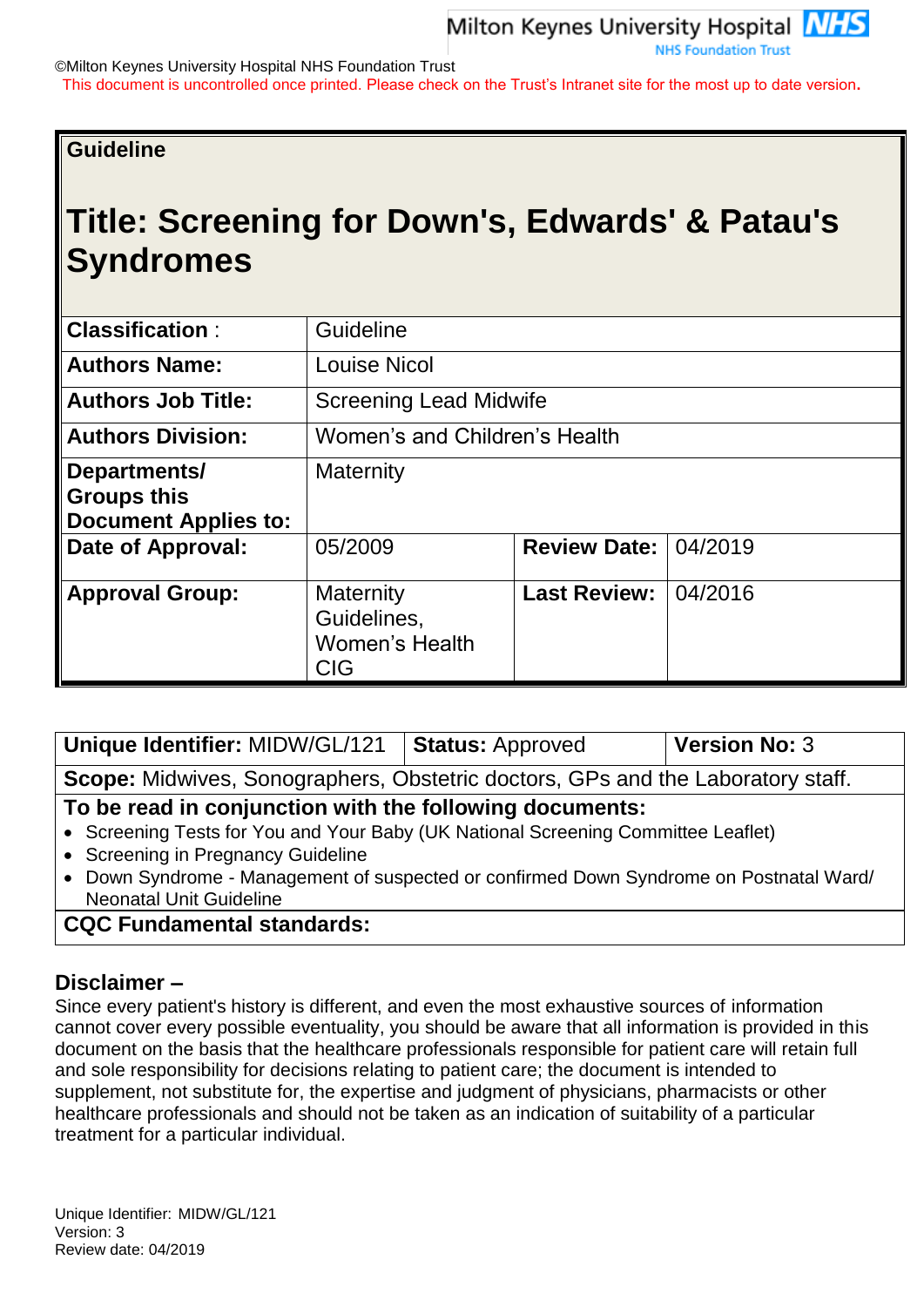**NHS Foundation Trust** 

©Milton Keynes University Hospital NHS Foundation Trust This document is uncontrolled once printed. Please check on the Trust's Intranet site for the most up to date version**.**

The ultimate responsibility for the use of the guideline, dosage of drugs and correct following of instructions as well as the interpretation of the published material **lies solely with you** as the medical practitioner.

# **Index**

| 1.0<br>2.0                                                                   |  |
|------------------------------------------------------------------------------|--|
| 3.0                                                                          |  |
| 1st Trimester Screening for Down's, Edwards' & Patau's syndromes4<br>3.1     |  |
| 2nd Trimester Screening for Down's syndrome and Spina Bifida5<br>3.2         |  |
| Vanishing twins.<br>3.3                                                      |  |
| 3.4                                                                          |  |
| Screening in Milton Keynes University Hospital NHS Foundation Trust 5<br>3.5 |  |
| 3.6                                                                          |  |
| 3.6.1                                                                        |  |
| 3.6.2                                                                        |  |
| 3.6.3                                                                        |  |
| 3.6.4                                                                        |  |
| 3.6.5                                                                        |  |
| 3.6.6                                                                        |  |
| 4.0                                                                          |  |
| 5.0<br>Governance.                                                           |  |
| Appendix 1: Flow chart for maternal screening for Down's Syndrome10          |  |
| Appendix 2: Flow chart for maternal screening for Neural Tube Defects11      |  |
|                                                                              |  |

## <span id="page-1-0"></span>**Guideline Statement**

To enable staff to provide a comprehensive prenatal screening service.

## <span id="page-1-1"></span>**Executive Summary**

Screening is a process of identifying apparently healthy people who may be at increased risk of a disease or condition. They can then be offered information, further tests and appropriate treatment to reduce their risk and/or any complications arising from the disease or condition. <sup>2</sup>

The UK National Screening Committee (UK NSC) has responsibility for setting screening policy. It recommends that all eligible pregnant women in England are offered screening to assess the risk of the baby being born with Down's (Trisomy 21/T21), Edwards' (Trisomy 18/T18) and Patau's (Trisomy 13/T13) syndromes or a number of fetal anomalies (structural abnormalities of the developing fetus). 1.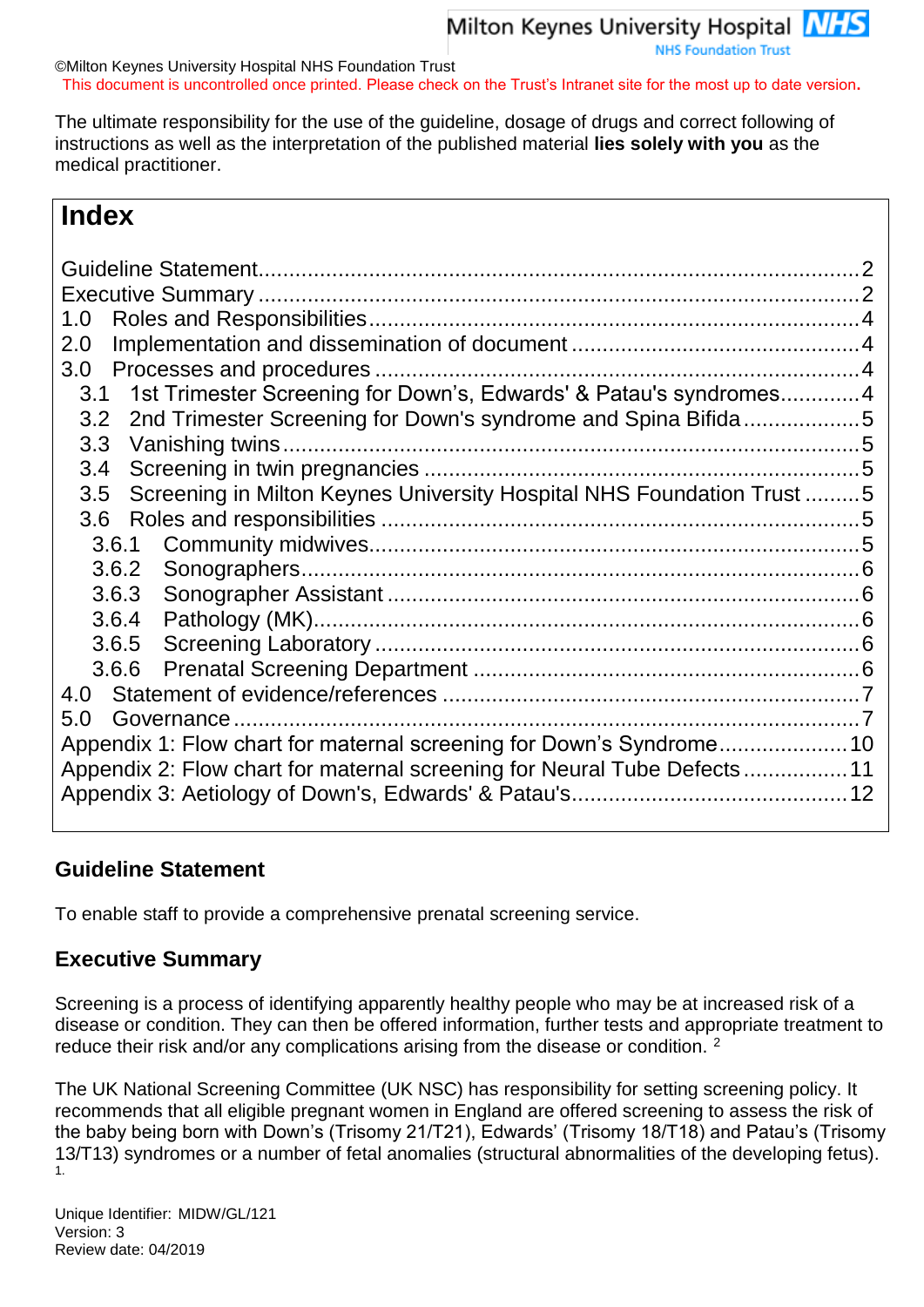**NHS Foundation Trust** 

©Milton Keynes University Hospital NHS Foundation Trust This document is uncontrolled once printed. Please check on the Trust's Intranet site for the most up to date version**.**

FASP aims to ensure that there is equal access to uniform and quality assured screening across England and that women are provided with high quality information so they can make an informed choice about their screening options and pregnancy choices. Some women may choose not to be screened at all, or accept screening for some conditions and it is important that this choice is respected. The screening policy is to offer screening to assess the risk of the baby being born with Down's, Edwards'/Patau's syndromes. <sup>1, 2</sup>

The test of choice for both singleton and twin pregnancies is first trimester combined screening. Women can choose:

- not to have screening
- to have screening for T21 and T18 / T13
- to have screening for T21 only
- to have screening for T18 / T13 only  $1,2$

The first scan usually takes place between 10 to 14 weeks and includes a blood sample taken to test for Down's, Edwards'/Patau's syndromes, with a second scan for fetal anomalies between 18+0 to 20+6 weeks. The timing of the scans allows for further diagnostic tests if required and ensures women have time to consider decisions about continuing their pregnancy.  $1, 2$ 

The National Standards are<sup>1</sup>:

| <b>Screening strategy</b> | <b>Thresholds</b>         |                             |  |  |  |
|---------------------------|---------------------------|-----------------------------|--|--|--|
|                           | <b>Acceptable</b>         | <b>Achievable</b>           |  |  |  |
| <b>T21</b>                | Standardised DR 85%       |                             |  |  |  |
|                           | Standardised SPR 1.8-2.5% | Standardised SPR 1.9-2.4%   |  |  |  |
| T18/T13                   | Standardised DR 80%       |                             |  |  |  |
|                           | Standardised SPR 0.1-0.2% | Standardised SPR 0.13-0.17% |  |  |  |
| T21/T18/T13               | Standardised SPR 1.8-2.5% | Standardised SPR 1.9-2.4%   |  |  |  |
| <b>Quadruple (T21)</b>    | Standardised DR 80%       |                             |  |  |  |
|                           | Standardised SPR 2.5-3.5% | Standardised SPR 2.7-3.3%   |  |  |  |

\*The DR and SPR for the quadruple test relate to singleton pregnancies only

The following policy document relates to the screening programme currently offered in Milton Keynes University Hospital NHS Foundation Trust and is benchmarked to the national standards set out in April 2015. It is therefore an evolving document that will need revisiting and revising to encompass any future developments and recommendations from national bodies.

The aims of this screening programme are:

- To offer screening and diagnosis to all 'elligible' women booked before 20 weeks of pregnancy and attending for antenatal care within the area covered by the Milton Keynes Hospital NHS Foundation Trust.
- To provide adequate high quality information on the screening process to support each woman to make an informed decision on whether to accept or decline the offer of screening.
- Provision of adequate information and support to enable the woman and her partner to make a decision on the outcome of the pregnancy.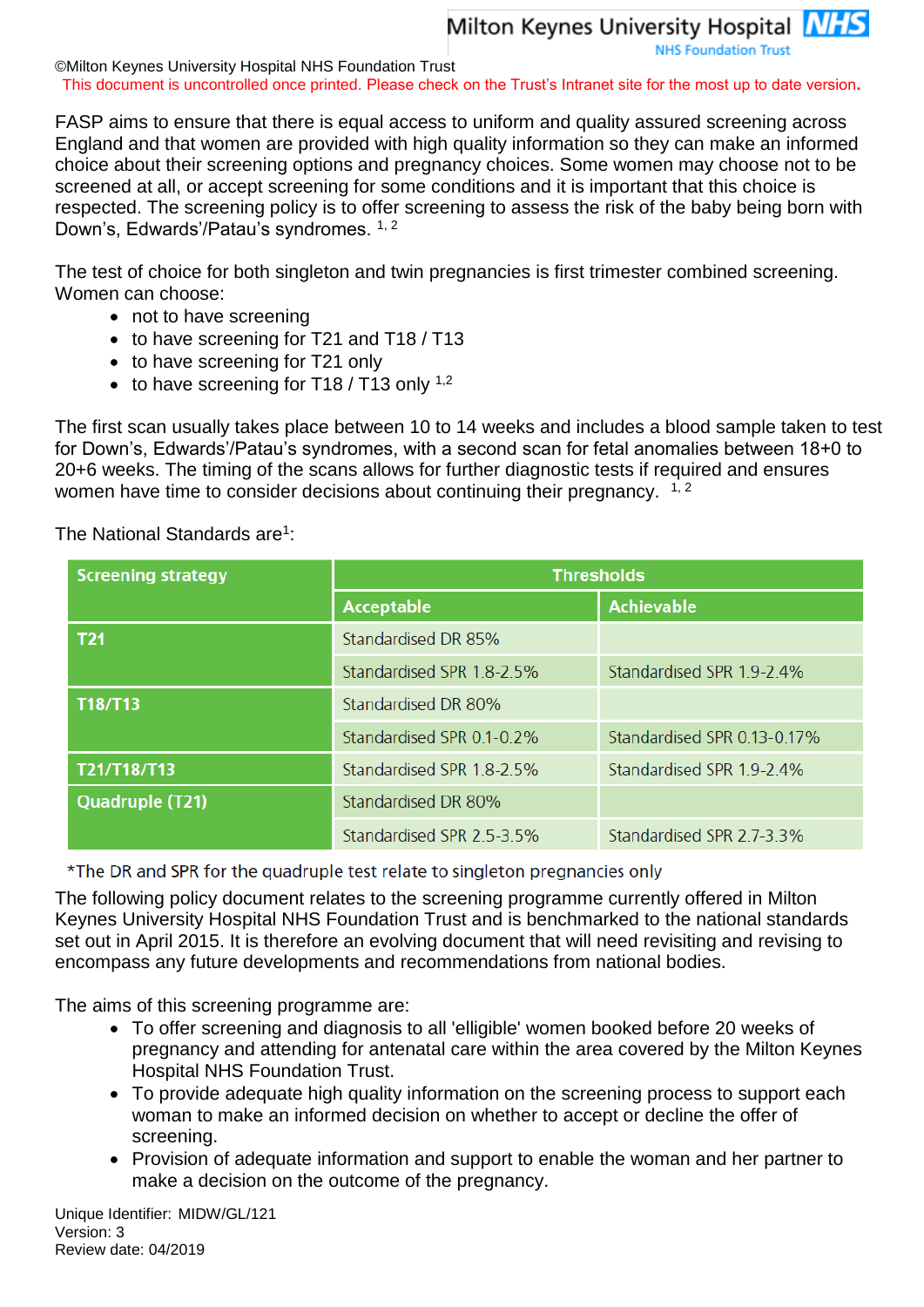Milton Keynes University Hospital **NHS NHS Foundation Trust** 

©Milton Keynes University Hospital NHS Foundation Trust

This document is uncontrolled once printed. Please check on the Trust's Intranet site for the most up to date version**.**

- For women with a confirmed diagnosis as the result of screening, who choose to continue the pregnancy, provide optimal management of the pregnancy, birth and newborn period.
- For women with a confirmed diagnosis as a result of screening who opt for termination of pregnancy to provide the optimal care and support including bereavement counselling

#### **Objectives**

- To process and report on screening tests in a timely manner as detailed in the UK NSC working standards and programme specific standards.
- To offer appropriate tests and methods of screening that meet national standards. To offer appropriate diagnostic tests to all women with screen positive results within programme specific recommended timescales.
- To promote an appropriate level of knowledge for all health professionals involved in the screening programme as recommended by the UKNSC.
- To minimise the adverse effects of screening: anxiety, misunderstanding, inaccurate information, unnecessary investigation and follow-up, and inappropriate disclosure of patient specific information.
- To have in place systems for risk assessment and management of adverse incidents occurring during the screening process.

## <span id="page-3-0"></span>**1.0 Roles and Responsibilities**

There are many health care professionals involved in the screening for Down's, Edwards' & Patau's syndromes including Community Midwives, Sonographers, Sonographer Assistants, MK Pathology department, Screening laboratory at Oxford, Prenatal Screening Team and Obstetricians. Please see the main body of the document for the outline of the roles and responsibilities. Other Health care professionals should be aware of this document.

## <span id="page-3-1"></span>**2.0 Implementation and dissemination of document**

This guideline will be available on the Trust intranet.

## <span id="page-3-2"></span>**3.0 Processes and procedures**

## <span id="page-3-3"></span>**3.1 1st Trimester Screening for Down's, Edwards' & Patau's syndromes**

The combined test uses maternal age, the nuchal translucency measurement (NT) and two biochemical tests, free beta hCG and PAPP-A, together with the gestational age calculated from the crown rump length (CRL) measurement, to calculate the risk of the pregnancy being affected by T21or T18/T13. The optimal time to perform the combined test is between 11 weeks 2 days to 14 weeks 1 day of gestation, which corresponds to a CRL of 45.0 mm to 84.0 mm. In cases where screening is accepted but it is not possible to obtain the NT measurement at the first appointment, at least one other attempt should be offered, this may be on the same day or at a later date. If it is not possible to obtain an accurate NT measurement despite 'twice on the couch' then further attempts do not have to be offered and the woman should be referred in to the second trimester screening pathway. If the ultrasound measurement shows that the CRL is less than 45.0 mm, the woman should be recalled for a further scan to measure the NT. If the CRL is greater than 84.0 mm, the second trimester quadruple test should be offered. The first trimester combined test allows earlier decision making for parents.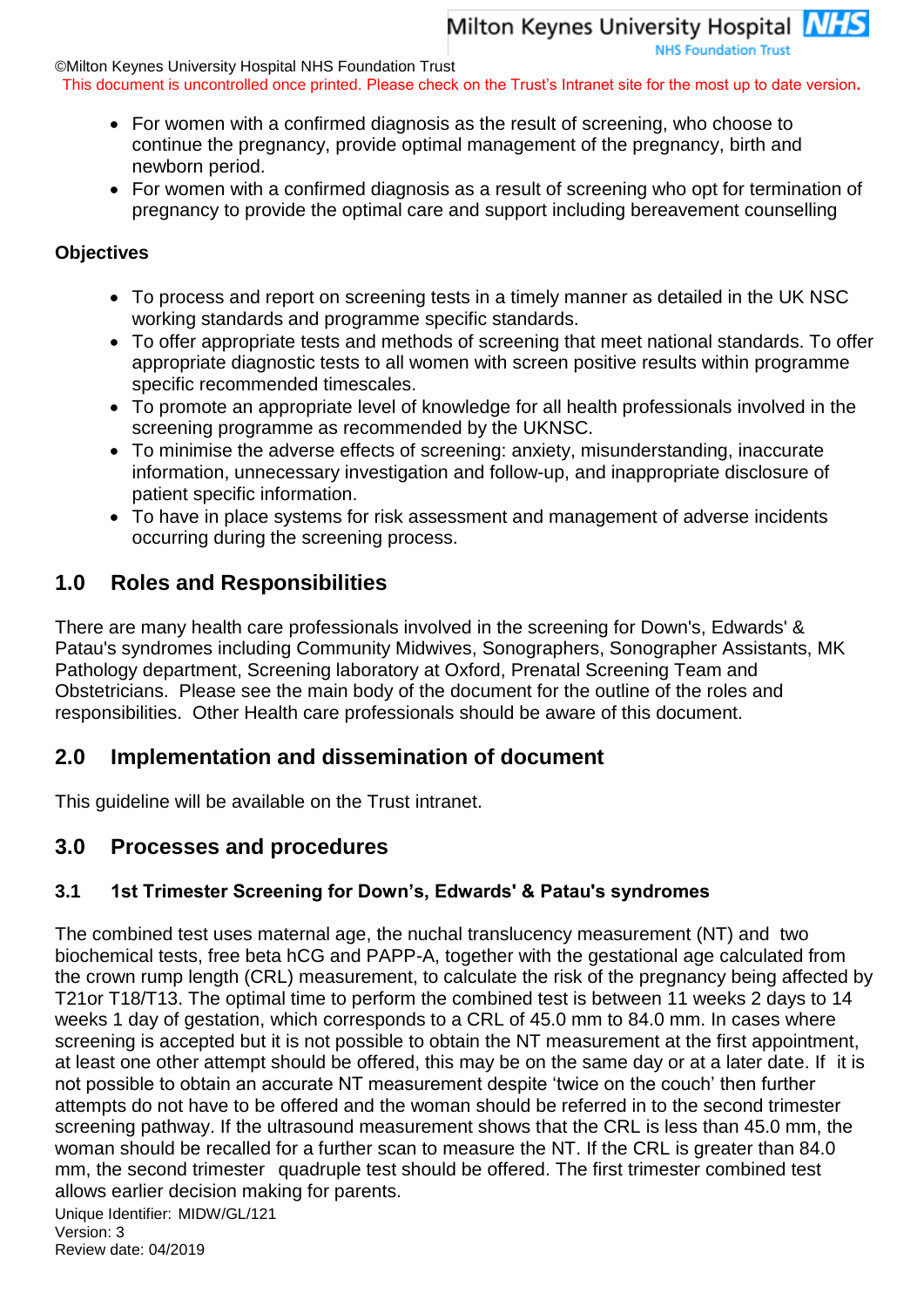**NHS Foundation Trust** 

©Milton Keynes University Hospital NHS Foundation Trust

This document is uncontrolled once printed. Please check on the Trust's Intranet site for the most up to date version**.**

### <span id="page-4-0"></span>**3.2 2nd Trimester Screening for Down's syndrome and Spina Bifida**

The quadruple test uses maternal age and four biochemical markers measured from 14 weeks 2 days until 20 weeks 0 days - AFP, hCG (total, intact or free beta subunit), uE3 and Inhibin-A. Although this combination of markers has a lower detection and standardised screen positive rate than the combined test, it is the nationally recommended screening strategy in the second trimester. The optimum time for testing in the second trimester is around 16 week's gestational age. There will always be a need for a screening test in the second trimester for those women who book too late for first trimester testing or when an NT measurement cannot be obtained (despite twice on the couch) in the first trimester. An ultrasound scan will be required to date the pregnancy and a fetal head circumference is there commended measurement used for women presenting in the second trimester.

#### <span id="page-4-1"></span>**3.3 Vanishing twins**

When ultrasound shows there is an empty second pregnancy sac, the biochemical markers appear no different to those in a singleton pregnancy and the combined test of NT, PAPP-A and free beta HCG can be used to calculate the risk.

When ultrasound shows that there is a second sac containing a non-viable fetus (sometimes called 'vanished' twin), it is possible there could be a contribution to the maternal biochemical markers for many weeks. It is recommended that in this event services undertake the risk calculation based on the maternal age and nuchal translucency only (ie without biochemistry).

#### <span id="page-4-2"></span>**3.4 Screening in twin pregnancies**

Women with a twin pregnancy are eligible for combined screening or quadruple screening dependent on gestational age.

#### <span id="page-4-3"></span>**3.5 Screening in Milton Keynes University Hospital NHS Foundation Trust**

In Milton Keynes University Hospital NHS Foundation Trust screening is primarily offered in the first trimester using the Combined Test. For women who miss the first trimester screening window or in whom it has not been possible to obtain an adequate nuchal translucency measurement, second trimester screening by Quadruple Test will be offered.

#### <span id="page-4-4"></span>**3.6 Roles and responsibilities**

#### <span id="page-4-5"></span>**3.6.1 Community midwives**

- To discuss screening with women and their families at the booking appointment and ensure clients have a copy of "Screening tests for you and your baby" issued by the National Screening Committee.
- Document in the notes in the appropriate section that screening has been discussed and if a client has either declined or accepted for both T21 and T13/T18.
- Refer **all** women for a dating scan to be performed when the woman is 12/40 gestation from LMP, by sending a request card to the Ultrasound scan department.
- If the woman has booked late and is over  $14+1/40$  gestation to offer  $2^{nd}$  Trimester screening as stated above. If accepts 2<sup>nd</sup> Trimester screening: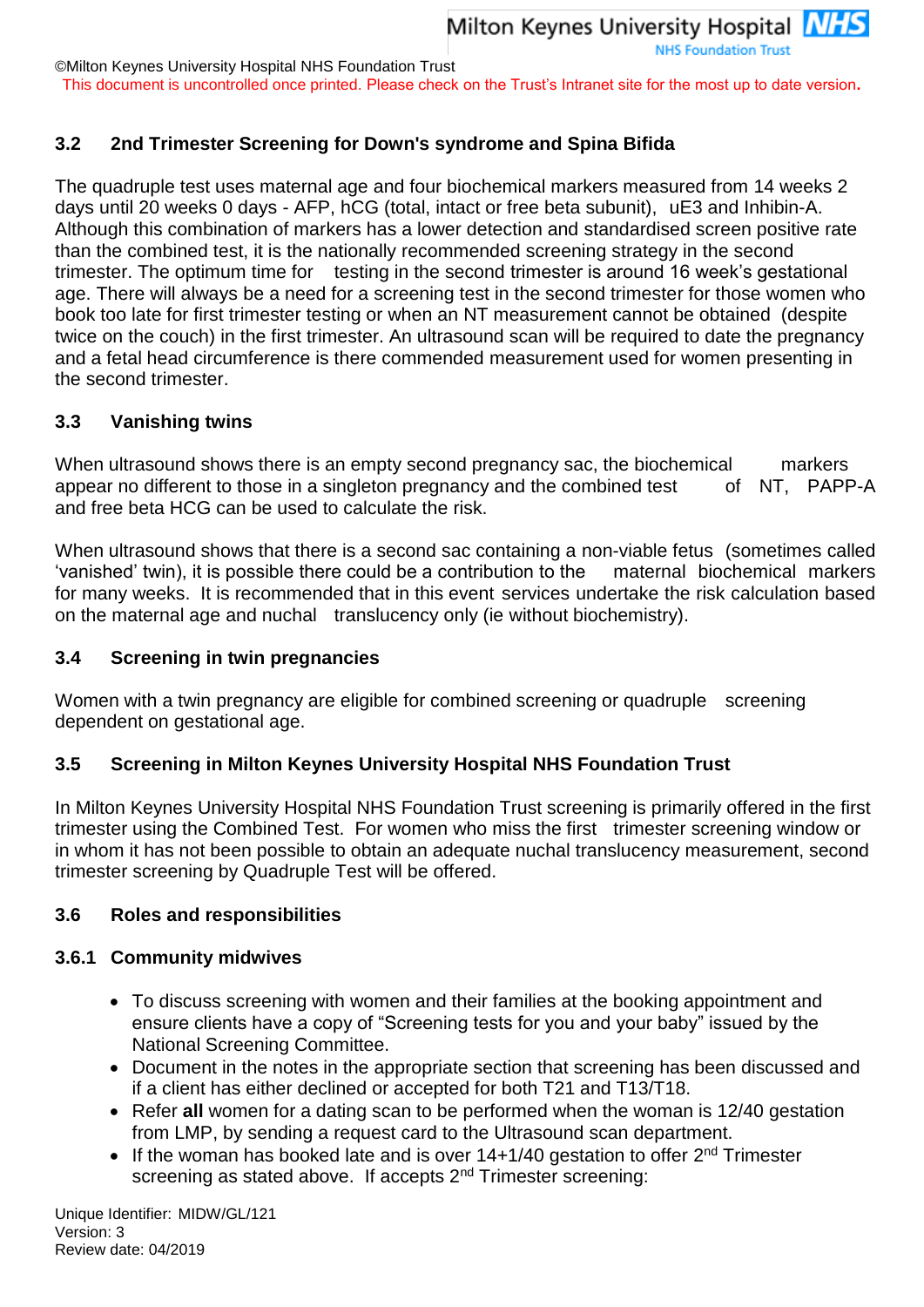**NHS Foundation Trust** 

This document is uncontrolled once printed. Please check on the Trust's Intranet site for the most up to date version**.**

- ➢ Obtain an accurate weight from the client on the day of the scan/blood sample.
- ➢ With consent take a 3.5ml sample in a gold top tube; ensure the tube and request form is labelled clearly with name (first name and surname), date of birth, hospital number, date sample taken and sign.

#### <span id="page-5-0"></span>**3.6.2 Sonographers**

- Ensure the woman has made an informed decision and it is documented by the community midwife that screening has been discussed and accepted.
- If from dating scan, the fetus measures greater than 84mm or have been unable to obtain a NT measurement, refer back to Community midwife when between 14+2/40 and 20+0/40 gestation.

#### <span id="page-5-1"></span>**3.6.3 Sonographer Assistant**

- Obtain an accurate weight from the client on the day of the scan/blood sample.
- Ensure the rest of the request form is fully completed with a copy of the scan report stapled to the request form.
- With consent take a 3.5ml sample in a gold top tube; ensure the tube is labelled clearly with name (first name and surname), date of birth, hospital number, date sample taken and sign.

#### **The rest of the roles and responsibilities apply to both 1st and 2nd Trimester screening.**

#### <span id="page-5-2"></span>**3.6.4 Pathology (MK)**

- To spin samples prior to transporting to Oxford.
- Safely package samples to prevent damage to tube during transit.
- Send daily list of samples sent to Oxford to PNS.

#### <span id="page-5-3"></span>**3.6.5 Screening Laboratory**

- To inform PNS of any incorrect or missing details via Lifecycle link.
- To inform Screening Co-ordinator of an abnormal result.
- For low risk results to send letter to client informing of their result**.**
- Send a "midwife" result letter to PNS for all low risk results.

#### <span id="page-5-4"></span>**3.6.6 Prenatal Screening Department**

- To obtain a list from MK laboratory of samples sent to the screening laboratory each day.
- To check the lists against Lifecycle to ensure that all samples have been received in the Oxford laboratory and details are correct.
- Check daily for missing information and complete as appropriate with correct information - request from Community Midwives.
- To observe daily for abnormal results (however it is also the laboratory's responsibility to inform the Prenatal Screening Co-ordinator of an abnormal result).
- If abnormal result, arrange appointment within 3 working days for counselling with one of the PNS team. Send letter to community Midwives office to be hand delivered.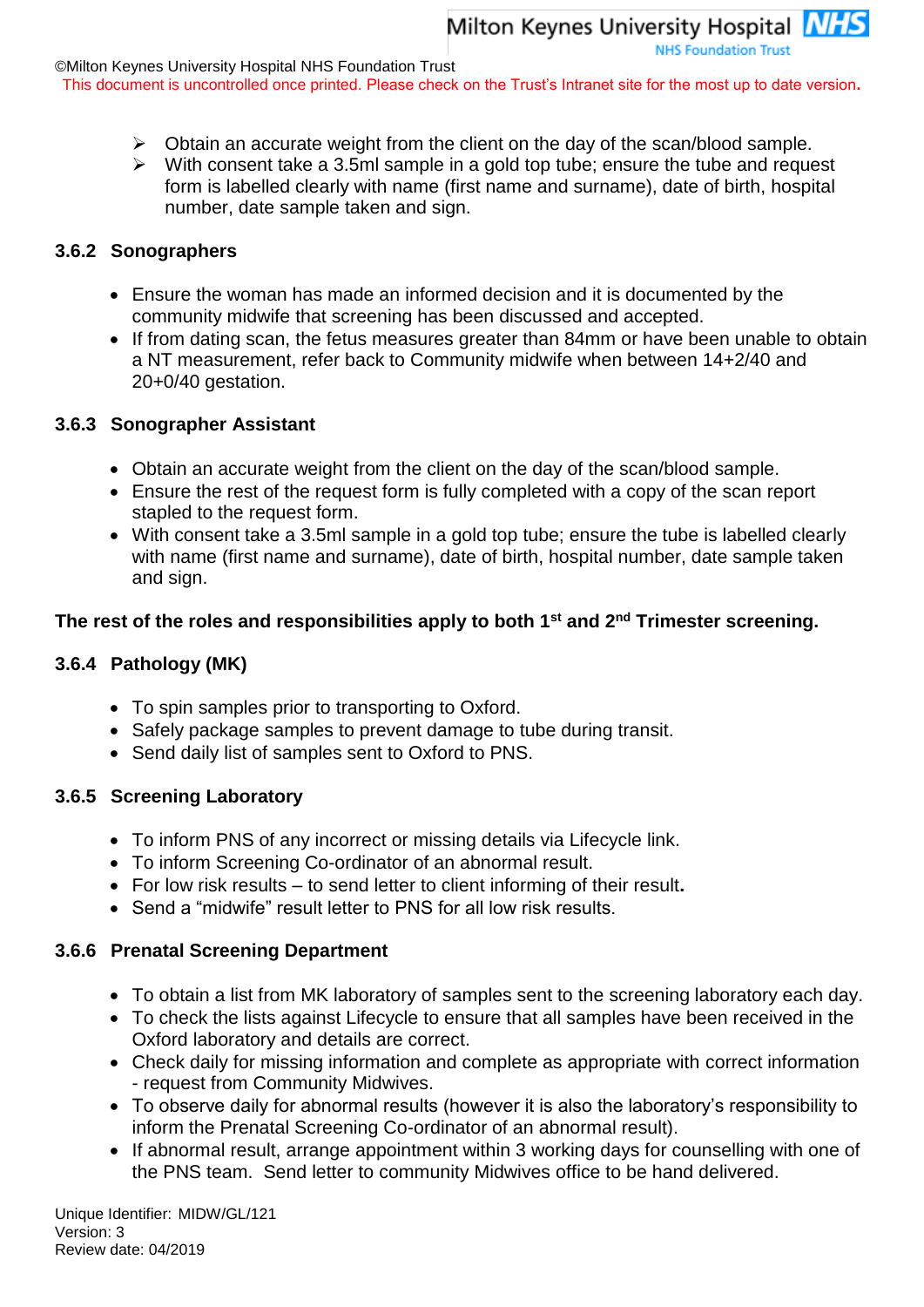©Milton Keynes University Hospital NHS Foundation Trust

This document is uncontrolled once printed. Please check on the Trust's Intranet site for the most up to date version**.**

See flow chart in Appendix 1 for further information.

## <span id="page-6-0"></span>**4.0 Statement of evidence/references**

#### **References:**

<sup>1</sup> NHS Screening Programmes (2015) Fetal Anomaly Screening Programme. Standards 2015- 2016

<sup>2</sup> NHS Screening Programmes (2015) Fetal Anomaly Screening Programme. Programme Handbook June 2015

**External weblinks:** Please note that although Milton Keynes University Hospital NHS Foundation Trust may include links to external websites, the Trust is not responsible for the accuracy or content therein.

### <span id="page-6-1"></span>**5.0 Governance**

#### **5.1 Record of changes to document**

| Version number: 3<br>Date: 02/2016 |                  |                            |                                                    |              |  |
|------------------------------------|------------------|----------------------------|----------------------------------------------------|--------------|--|
| <b>Section</b><br><b>Number</b>    | <b>Amendment</b> | <b>Deletion</b>            | <b>Addition</b>                                    | Reason       |  |
| All                                |                  |                            | Guidance on<br>Edwards'/Patau's<br>syndromes added | Update       |  |
| Executive<br>Summary               |                  |                            | <b>National Standards</b><br>table                 | Update       |  |
| Appendix<br>3                      |                  |                            | Aetiology of<br>Down's, Edwards'<br>& Patau's      | Update       |  |
|                                    |                  | Characteristics<br>Section |                                                    | Not required |  |
|                                    |                  | Other physical<br>problems |                                                    | Not required |  |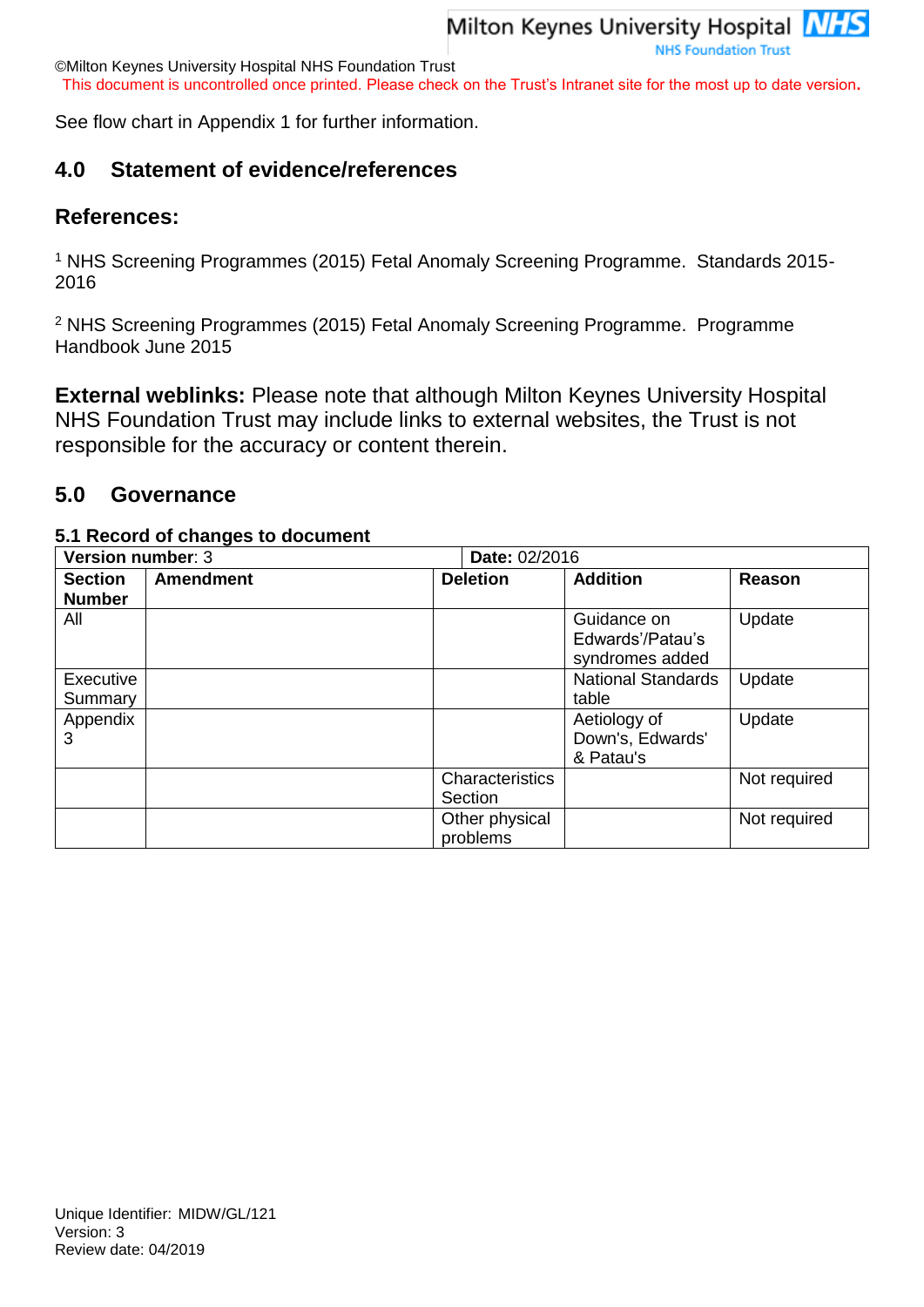**NHS Foundation Trust** 

#### ©Milton Keynes University Hospital NHS Foundation Trust This document is uncontrolled once printed. Please check on the Trust's Intranet site for the most up to date version**.**

#### **5.2 Consultation History**

| <b>Stakeholders</b><br>Name/Board                     | Area of<br><b>Expertise</b> | <b>Date Sent</b> | <b>Date</b><br><b>Received</b> | <b>Comments</b> | <b>Endorsed Yes/No</b> |
|-------------------------------------------------------|-----------------------------|------------------|--------------------------------|-----------------|------------------------|
| Circulated to all<br>Maternity staff on<br>the 3/2/16 |                             |                  |                                |                 |                        |
|                                                       |                             |                  |                                |                 |                        |
|                                                       |                             |                  |                                |                 |                        |
|                                                       |                             |                  |                                |                 |                        |
|                                                       |                             |                  |                                |                 |                        |
|                                                       |                             |                  |                                |                 |                        |
|                                                       |                             |                  |                                |                 |                        |
|                                                       |                             |                  |                                |                 |                        |
|                                                       |                             |                  |                                |                 |                        |
|                                                       |                             |                  |                                |                 |                        |
|                                                       |                             |                  |                                |                 |                        |
|                                                       |                             |                  |                                |                 |                        |
|                                                       |                             |                  |                                |                 |                        |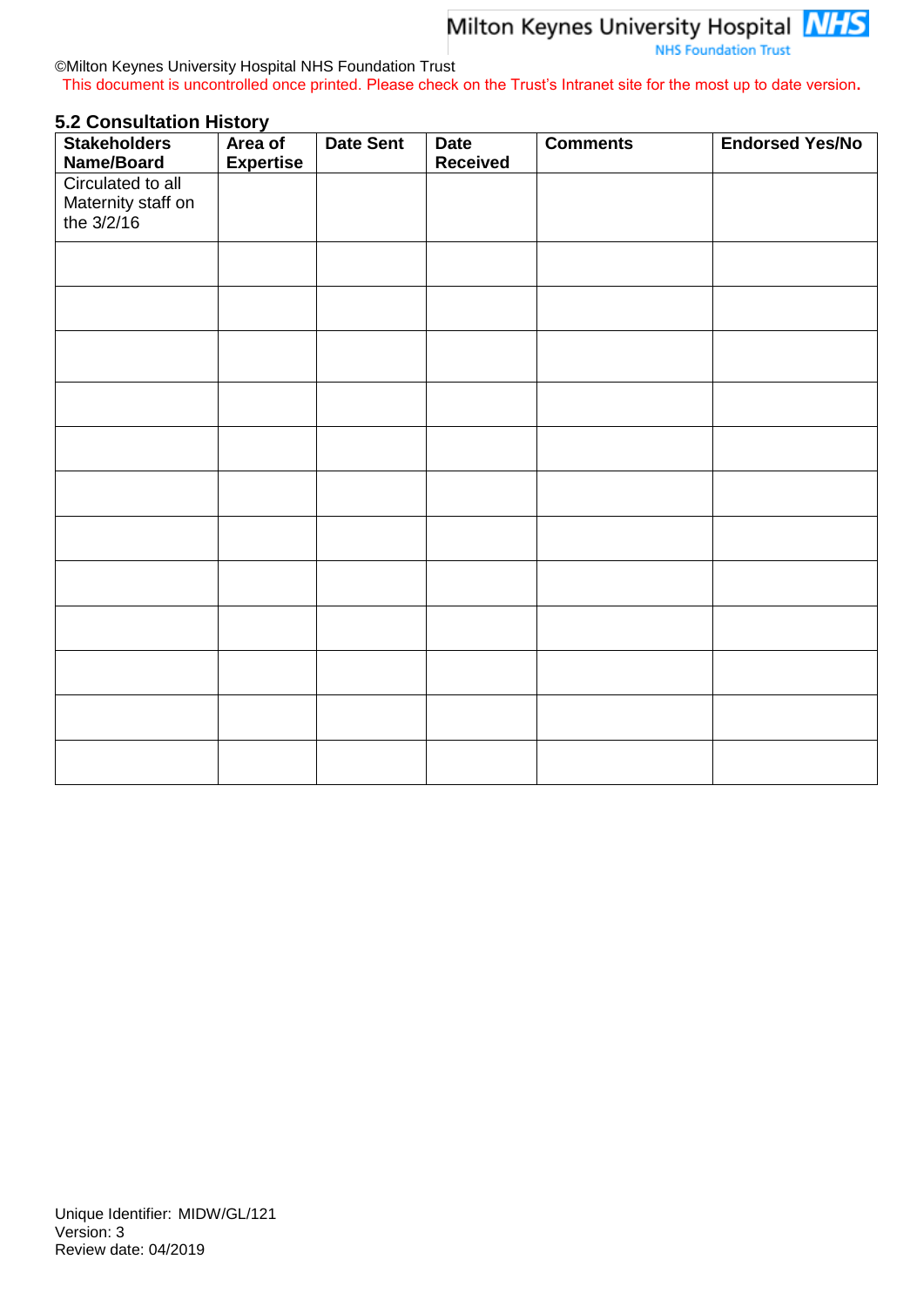©Milton Keynes University Hospital NHS Foundation Trust

This document is uncontrolled once printed. Please check on the Trust's Intranet site for the most up to date version**.**

#### **5.3 Audit and monitoring**

This Guideline outlines the process for document development will be monitored on an ongoing basis. The centralisation of the process for development of documents will enable the Trust to audit more effectively. The centralisation in recording documents onto a Quality Management database will ensure the process is robust.

| <b>Audit/Monitoring</b><br><b>Criteria</b>                                                                                                                                        | Tool                                                                                                                                                       | <b>Audit</b><br>Lead               | <b>Frequency</b><br>of Audit | <b>Responsible</b><br><b>Committee/Board</b> |
|-----------------------------------------------------------------------------------------------------------------------------------------------------------------------------------|------------------------------------------------------------------------------------------------------------------------------------------------------------|------------------------------------|------------------------------|----------------------------------------------|
| • The uptake of screening<br>• Screen positive rates (SPR)<br>• Detection rate (DR)<br>• False positive rate (FPR)<br>• No of babies born and<br>found to have Down's<br>syndrome | Oxford<br>Screening<br>Laboratory<br>provides a<br>quarterly report<br>specifically for<br>Milton Keynes,<br>together with<br>an SHA report<br>to compare. | Screening<br>Laboratory<br>Manager | Quarterly                    | ANSSG committee,<br>PCT, SHA                 |
|                                                                                                                                                                                   |                                                                                                                                                            |                                    |                              |                                              |

#### **5.4 Equality Impact Assessment**

This document has been assessed using the Trust's Equality Impact Assessment Screening Tool. No detailed action plan is required. Any ad-hoc incident which highlights a potential problem will be addressed by the monitoring committee.

| <b>Impact</b>                                                                                                                                                                           | Age | Disability | Sex (gender) | Reassignment<br>Gender | Race         | ৯<br>Religion<br>Belief | orientation<br>Sexual | <b>Marital Status</b> | య<br>Pregnancy<br>Maternity |
|-----------------------------------------------------------------------------------------------------------------------------------------------------------------------------------------|-----|------------|--------------|------------------------|--------------|-------------------------|-----------------------|-----------------------|-----------------------------|
| Do different groups have different needs,<br>experiences, issues and priorities in<br>relation to the proposed policy?                                                                  | N   | N          | $\mathsf{N}$ | $\mathsf{N}$           | $\mathsf{N}$ | $\mathsf{N}$            | $\mathsf{N}$          | $\mathsf{N}$          | N                           |
| Is there potential for or evidence that the<br>proposed policy will not promote equality<br>of opportunity for all and promote good<br>relations between different groups?              | N   | N          | $\mathsf{N}$ | N                      | $\mathsf{N}$ | $\mathsf{N}$            | N                     | N                     | N                           |
| Is there potential for or evidence that the<br>proposed policy will affect different<br>population groups differently (including<br>possibly discriminating against certain<br>groups)? | N   | N          | N            | N                      | N            | $\mathsf{N}$            | $\mathsf{N}$          | N                     | N                           |
| Is there public concern (including media,<br>academic, voluntary or sector specific<br>interest) in potential discrimination against<br>a particular population group or groups?        | N   | N          | N            | N                      | N            | $\mathsf{N}$            | N                     | N                     | N                           |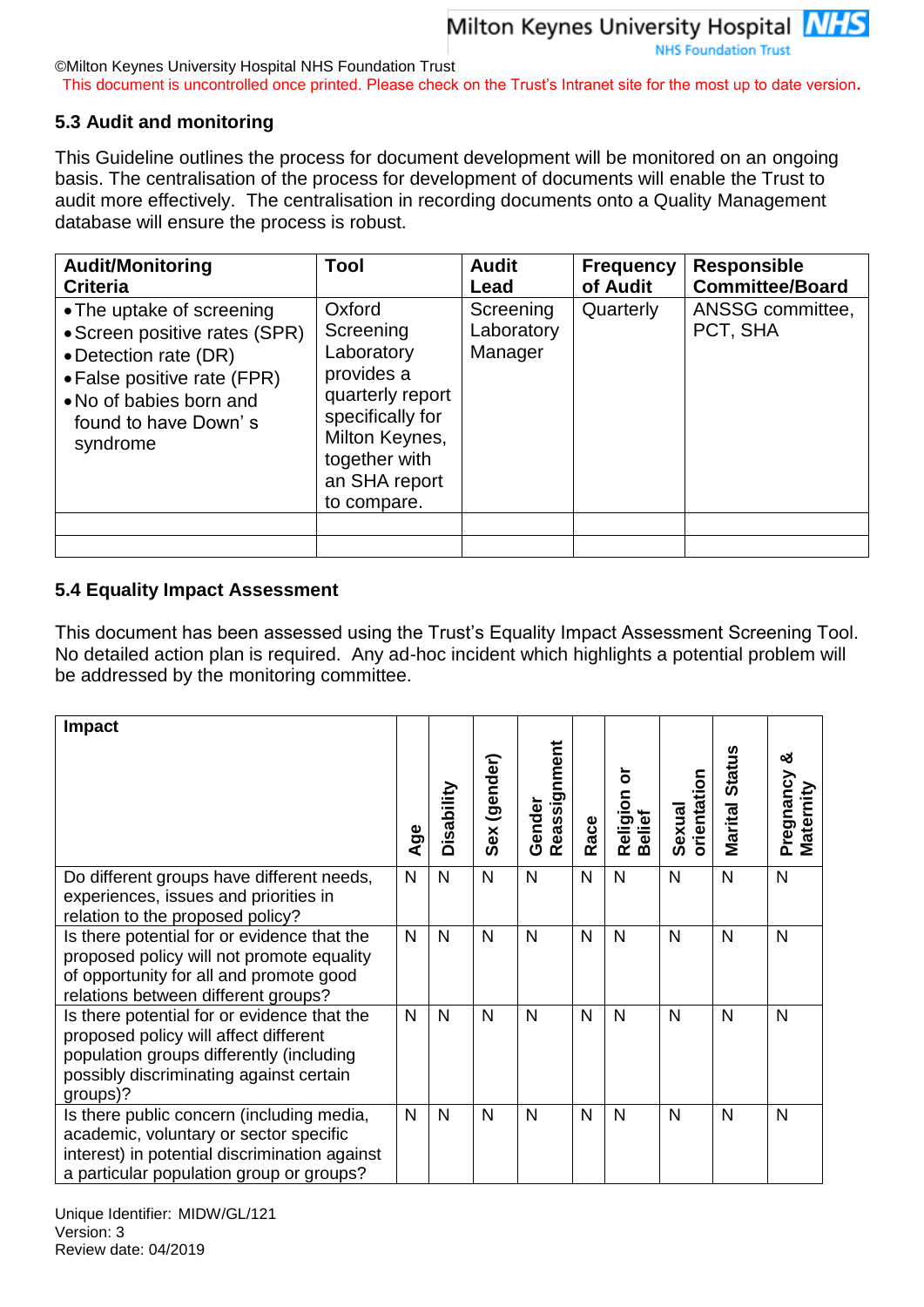**NHS Foundation Trust** 

©Milton Keynes University Hospital NHS Foundation Trust

This document is uncontrolled once printed. Please check on the Trust's Intranet site for the most up to date version**.**

# <span id="page-9-0"></span>**Appendix 1: Flow chart for maternal screening for Down's Syndrome**

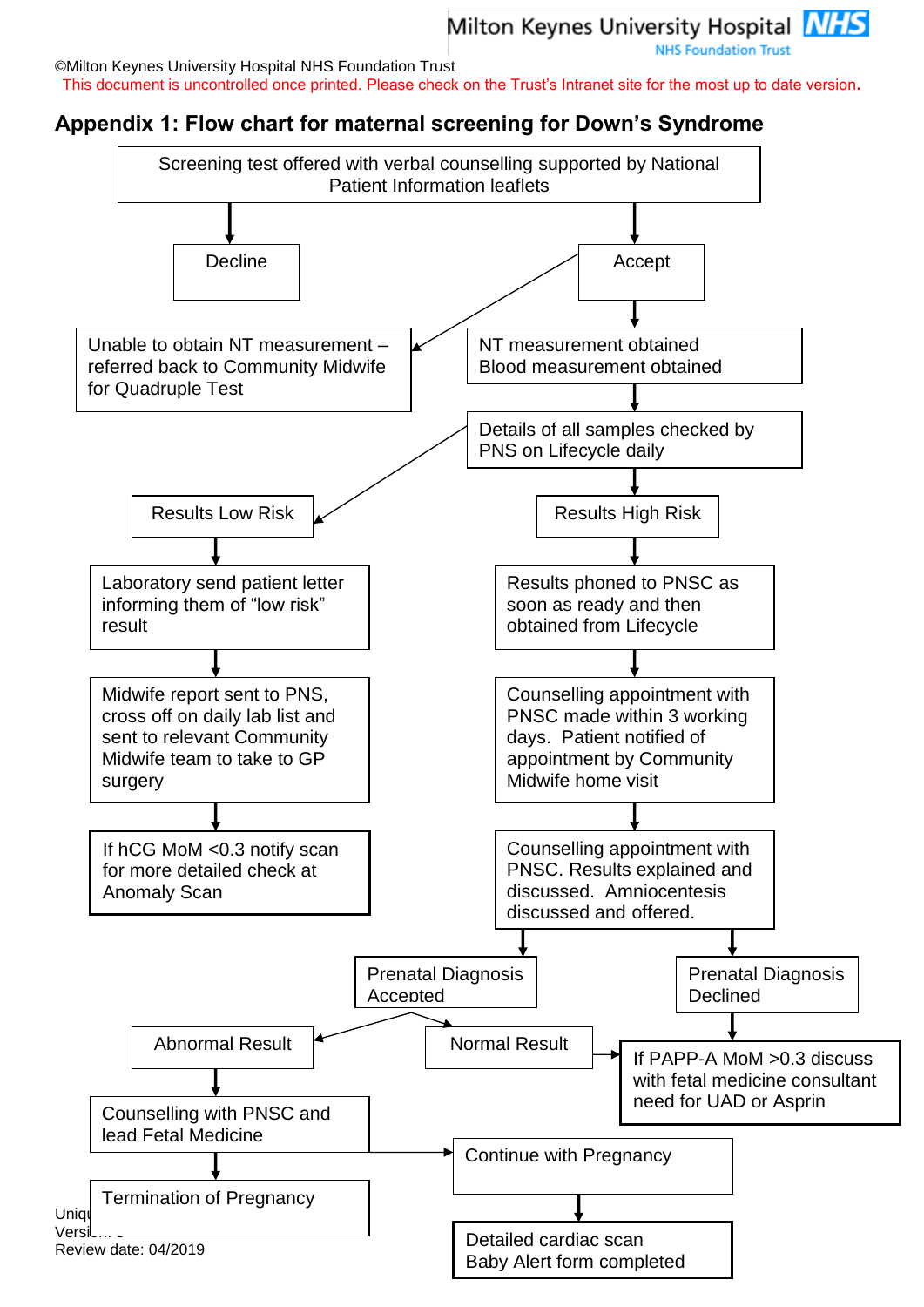**NHS Foundation Trust** 

©Milton Keynes University Hospital NHS Foundation Trust This document is uncontrolled once printed. Please check on the Trust's Intranet site for the most up to date version**.**

## <span id="page-10-0"></span>**Appendix 2: Flow chart for maternal screening for Neural Tube Defects**